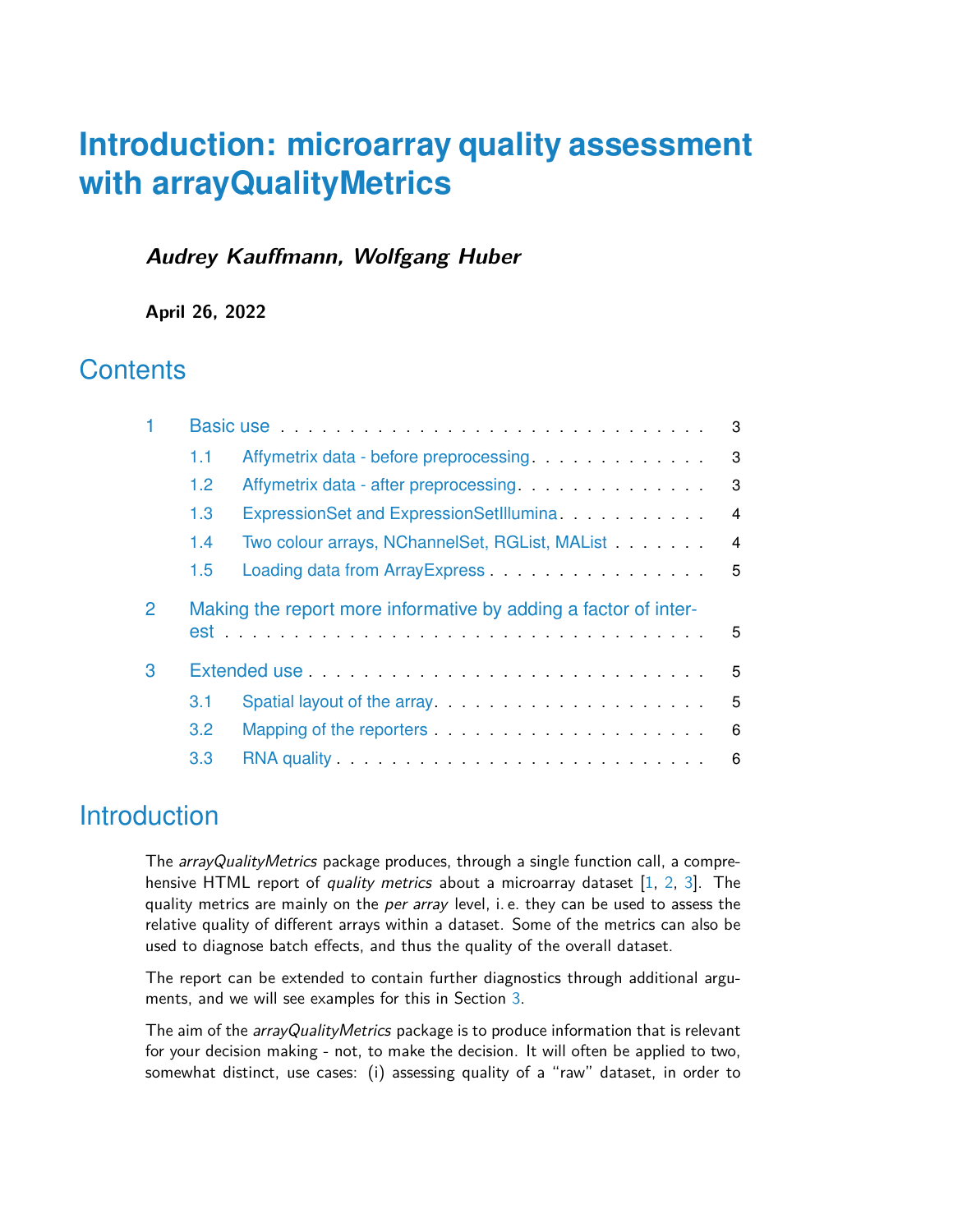#### **Introduction**

<span id="page-1-0"></span>

**Figure 1:** *Left:* **An example plot from the report**

The plot shows the arrays (points) in a two-dimensional plot area spanned by the first two axes of a principal component analysis (PCA). By moving the mouse over the points, the corresponding array's metadata is displayed in the table to the right of the plot. By clicking on a point, it can be selected or deselected. Selected arrays are indicated by larger points or wider lines in the plots and by ticked checkboxes in the array table shown in the *right* panel. Arrays can also be (de)selected by clicking the checkboxes. Initially, when the report is loaded (or reloaded) by the browser, all arrays are selected that were called outliers by at least one criterion.

get feedback on the experimental procedures that produced the data; (ii) assessing quality of a normalised dataset, in order to decide whether and how to use the dataset (or subsets of arrays in it) for subsequent data analysis.

Different types of microarray data (one colour, two colour, Affymetrix, Illumina) are represented by different object classes in Bioconductor. The function arrayQuality Metrics will work in the same way for all of them. Further information about its arguments can be found in its manual page.

When the function arrayQualityMetrics is finished, a report is produced in the directory specified by the function's outdir argument. By default, a directory with a suitable name is created in the current working directory. This directory contains an HTML page index.html that can be opened by a browser. The report contains a series of plots explained by text. Some of the plots are interactive (see Figure [1\)](#page-1-0). Technically, this is achieved by the use of SVG (scalable vector graphics) and JavaScript, and it requires that you use a recent (HTML5 capable) web browser $^1$ . Other plots, where interactivity is less relevant, are provided as bitmaps (PNG format) and are also linked to PDF files that provide high resolution versions e. g. for publication.

Plus  $(+)$  or minus  $(-)$  symbols at the begin of different section headings of the report (as in the left panel of Figure [1\)](#page-1-0) indicate that you can show or hide these sections by clicking on the heading. After (re)loading, all sections are shown except for the Outlier detection barplots, which are hidden and can be expanded by clicking on them.

Metadata about the arrays is shown at the top of the report as a table (see Figure [1\)](#page-1-0). It is extracted from the phenoData slot of the data object supplied to arrayQuali tyMetrics. It can be useful to adjust the contents this slot before producing the report, and to make sure it contains the right quantity of information to make an informative report - not too much, not too little.

<sup>1</sup>If in doubt, please see the notes about browser compatibility at the top of the report; or contact the Bioconductor mailing list.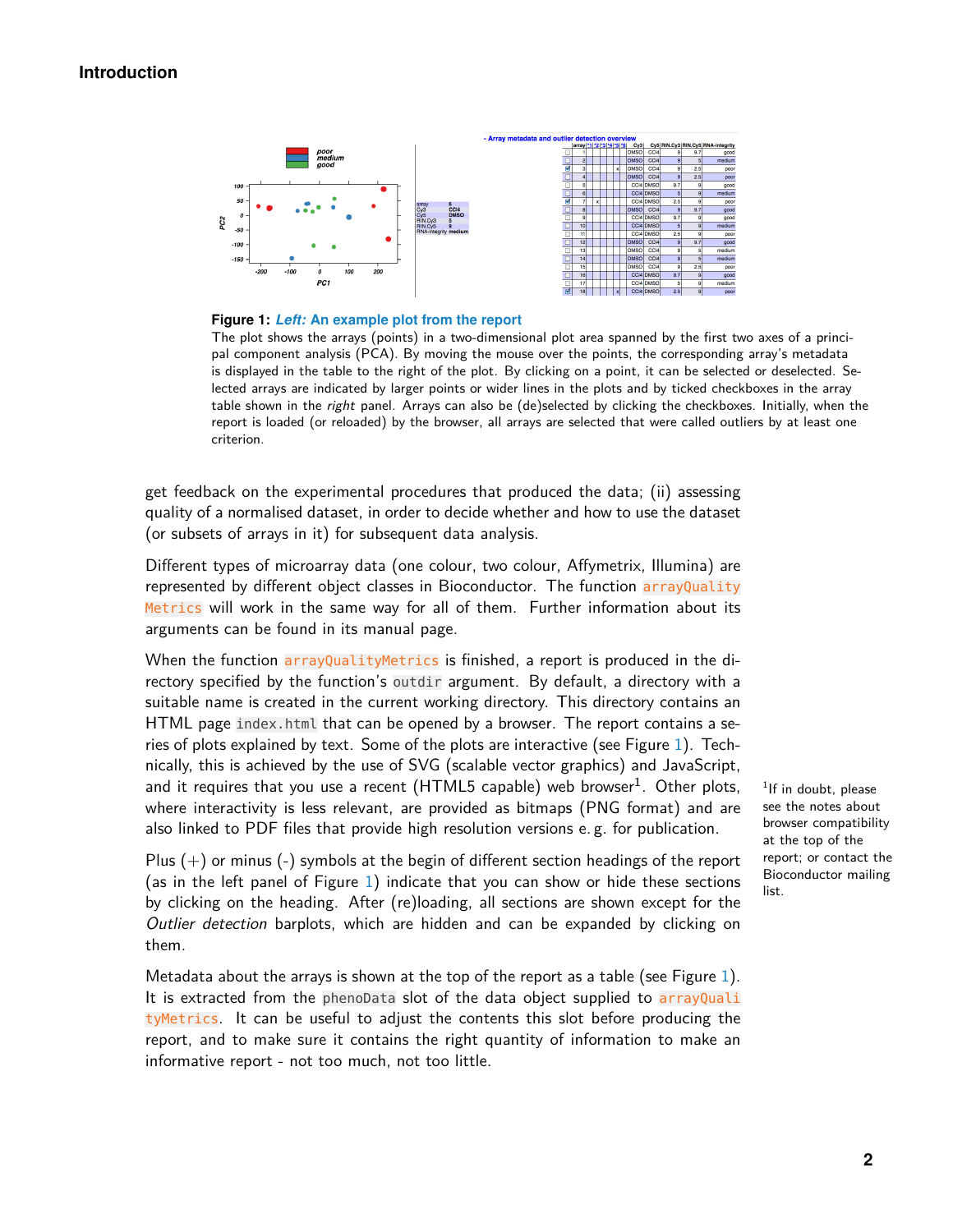In the case of AffyBatch input, some Affymetrix specific sections are added to the standard report. Also for other types of arrays, sections can be added to the standard report if certain metadata are present in the input object (see Section [3\)](#page-4-1).

The function arrayQualityMetrics also produces an R object (essentially, a big list) with all the information contained in the report, and this object can be used by downstream tools for programmatic analysis of the report. This is discussed in the vignette Advanced topics: Customizing arrayQualityMetrics reports and programmatic processing of the output

## <span id="page-2-0"></span>1 Basic use

## 1.1 Affymetrix data - before preprocessing

<span id="page-2-1"></span>If you are working with Affymetrix GeneChips, an AffyBatch object is the most appropriate way to import your raw data into Bioconductor. Starting from CEL files, this is typically done using the function <mark>ReadAffy</mark> from the *affy* package<sup>2</sup>. Here, we use the dataset MLL.A, an object of class AffyBatch provided in the data package ALLMLL.

library("ALLMLL") data("MLL.A")

Now that the data are loaded, we can call arrayQualityMetrics<sup>3</sup>.

```
library("arrayQualityMetrics")
arrayQualityMetrics(expressionset = MLL.A[, 1:5],outdir = "Report_for_MLL_A",
                    force = TRUE,do.logtransform = TRUE)
```
<sup>2</sup>For more information on how to produce an AffyBatch from your data, please see the documentation of the affy package.

 $3$ For this vignette, in order to save computation time, we only call the function on the first 5 arrays; in your own application, you can call it on the complete data object.

This is the simplest way of calling the function. We give a name to the directory (outdir) and we overwrite the possibly existing files of this directory (force). Finally, we set do.logtransform to logarithm transform the intensities. You can then view the report by directing your browser to the file index.html in the directory whose name is indicated by outdir.

### 1.2 Affymetrix data - after preprocessing

<span id="page-2-2"></span>We can call the RMA algorithm on MLL.A to obtain a preprocessed dataset. The preprocessing includes background correction, between array intensity adjustment (normalisation) and probeset summarisation. The resulting object nMLL is of class ExpressionSet and contains one value (expression estimate) for each gene for each array.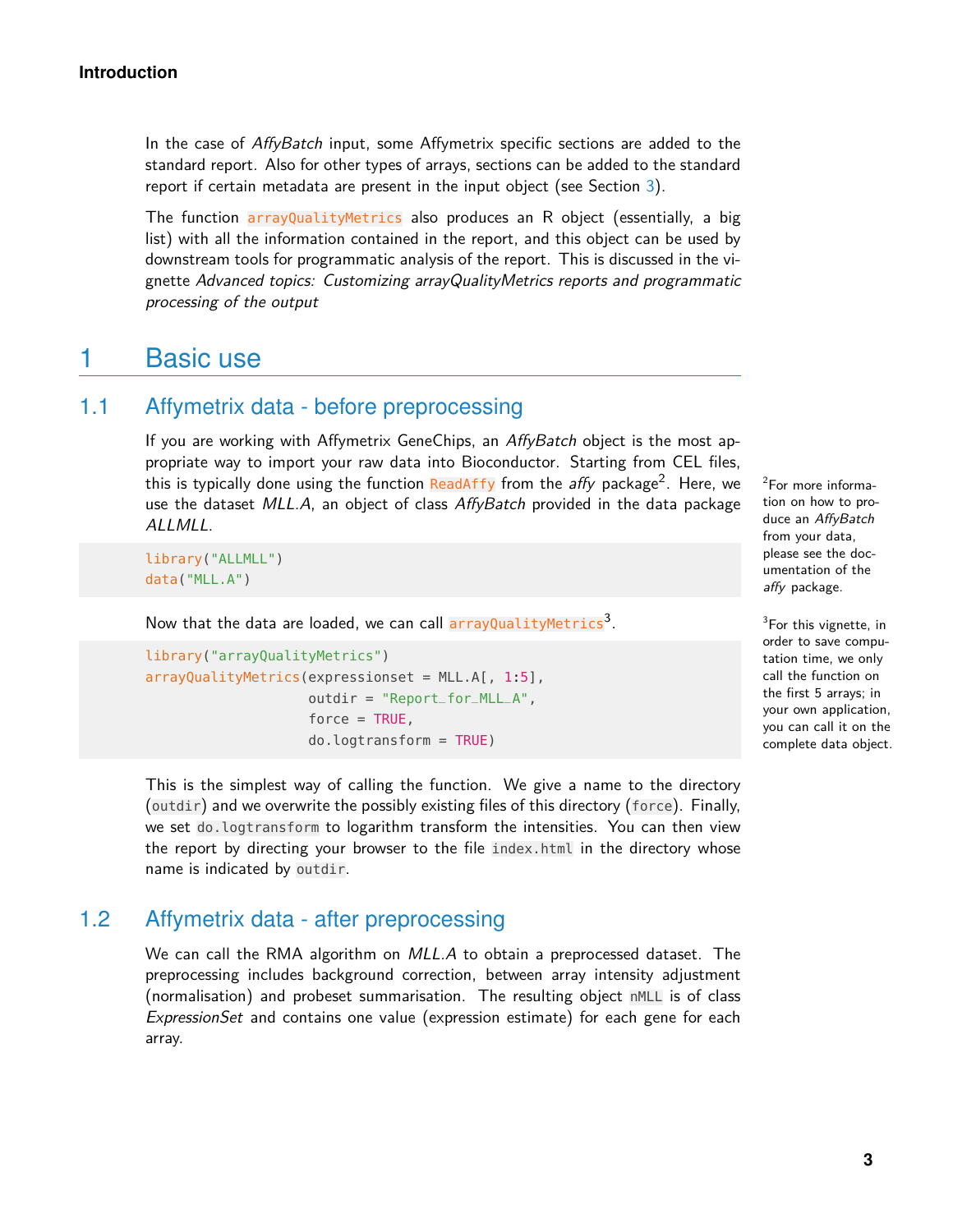```
nMLL = rma(MLL.A)
```
We can then call again the function arrayQualityMetrics.

```
arrayQualityMetrics(expressionset = nMLL,
                    outdir = "Report_for_nMLL",
                    force = TRUE)
```
<span id="page-3-0"></span>We do not need to set do. logtransform as after rma the data are already logarithm transformed.

## 1.3 ExpressionSet and ExpressionSetIllumina

If you are working on one colour arrays other than Affymetrix genechips, you can load your data into Bioconductor as an *ExpressionSet* object <sup>4</sup>, or if you work with Illumina data and the *beadarray* package, as an *ExpressionSetIllumina* object. You can then proceed exactly as above.

<sup>4</sup>See the documentation of the Biobase package.

### 1.4 Two colour arrays, NChannelSet, RGList, MAList

<span id="page-3-1"></span>The package limma imports a wide range of data formats used for two colour arrays and produces objects of class RGList or MAList. When presented with an object of these classes, arrayQualityMetrics tries to convert them into an NChannelSet and then proceeds with calling its NChannelSet method.

Alternatively, you can create an NChannelSet to contain your data "from scratch". The documentation of the Biobase package gives instructions on how to do so.

The arrayQualityMetrics function expects the assayData slot of the NChannelSet object to contain the elements R and G, for the "red" and the "green" intensities. Optionally, it can contain elements Rb and Gb for associated "background" intensities. As an alternative to all that, the arrayQualityMetrics function also accepts NChannelSet objects with a single slot exprs, and will then simply behave like it does for (single-colour) ExpressionSet objects.

As an example, we consider the dataset CCL4 from the data package CCl4 and normalize it using the variance stabilization method available in the package vsn.

```
library("vsn")
library("CCl4")
data("CCl4")
nCCl4 = justvsn(CCl4, subsample = 15000)
arrayQualityMetrics(expressionset = nCCl4,
                    outdir = "Report_for_nCCl4",
                    force = TRUE)
```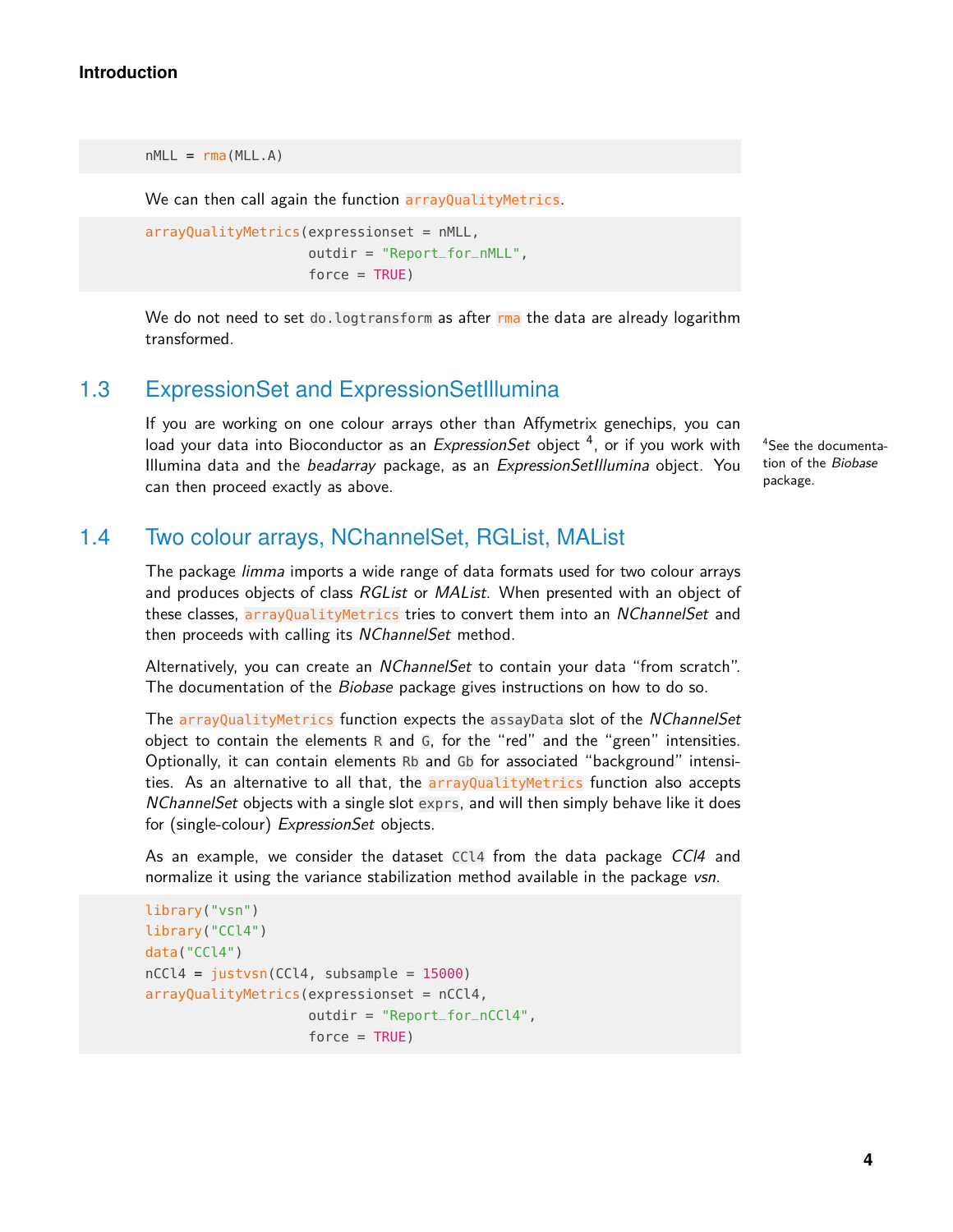## 1.5 Loading data from ArrayExpress

<span id="page-4-0"></span>You can use the ArrayExpress package [\[4\]](#page-8-0) to download datasets from the EBI's ArrayExpress database. The resulting ExpressionSet, AffyBatch or NChannelSet objects can be directly fed into arrayQualityMetrics.

# 2 Making the report more informative by adding a factor of interest

A useful feature of arrayQualityMetrics is the possibility to show the results in the context of an experimental factor of interest, i. e. a categorical variable associated with the arrays such as hybridisation date, treatment level or replicate number. Specifying a factor does not change how the quality metrics are computed. By setting the argument intgroup to contain the names of one or multiple columns of the data object's  ${\it phenoData}$  slot $^5$ , a bar on the side of the heatmap with colours representing the respective factors is added. Similarly, the colours of the boxplots and density plots reflect the levels of the first of the factors named by intgroup.

 $5$ This is where Bioconductor objects store array annotation

We use the  $nMLL$  example again, and create artificial array metadata factors condi tion and batch (see Section [3.3](#page-5-1) for a more realistic example).

```
pData(mML)$condition = rep(lefters[1:4], times = 5)pData(nMLL)$batch = rep(paste(1:4), each = 5)
```

```
arrayQualityMetrics(expressionset = nMLL,
                    outdir = "Report_for_nMLL_with_factors",
                    force = TRUE,intgroup = c("condition", "batch"))
```
# <span id="page-4-1"></span>3 Extended use

<span id="page-4-2"></span>Some of the quality metrics that the package can compute require specific information about the features on the arrays. To use these, you need to make sure that this information is provided in your input object. We use the  $nCCl4$  example again.

## 3.1 Spatial layout of the array

To plot the spatial distributions of the intensities of the arrays, arrayQualityMet rics needs the spatial coordinates of the features on the chip. For AffyBatch or BeadLevelList, this information is automatically available without further user input. For the other types of objects, two columns corresponding to  $X$  and  $Y$  coordinates of the features are required in the featureData slot of the object. These columns should be named "X" and "Y". If the arrays are split into blocks, rows and columns, then the function addXYfromGAL (please check its manual page for details) can used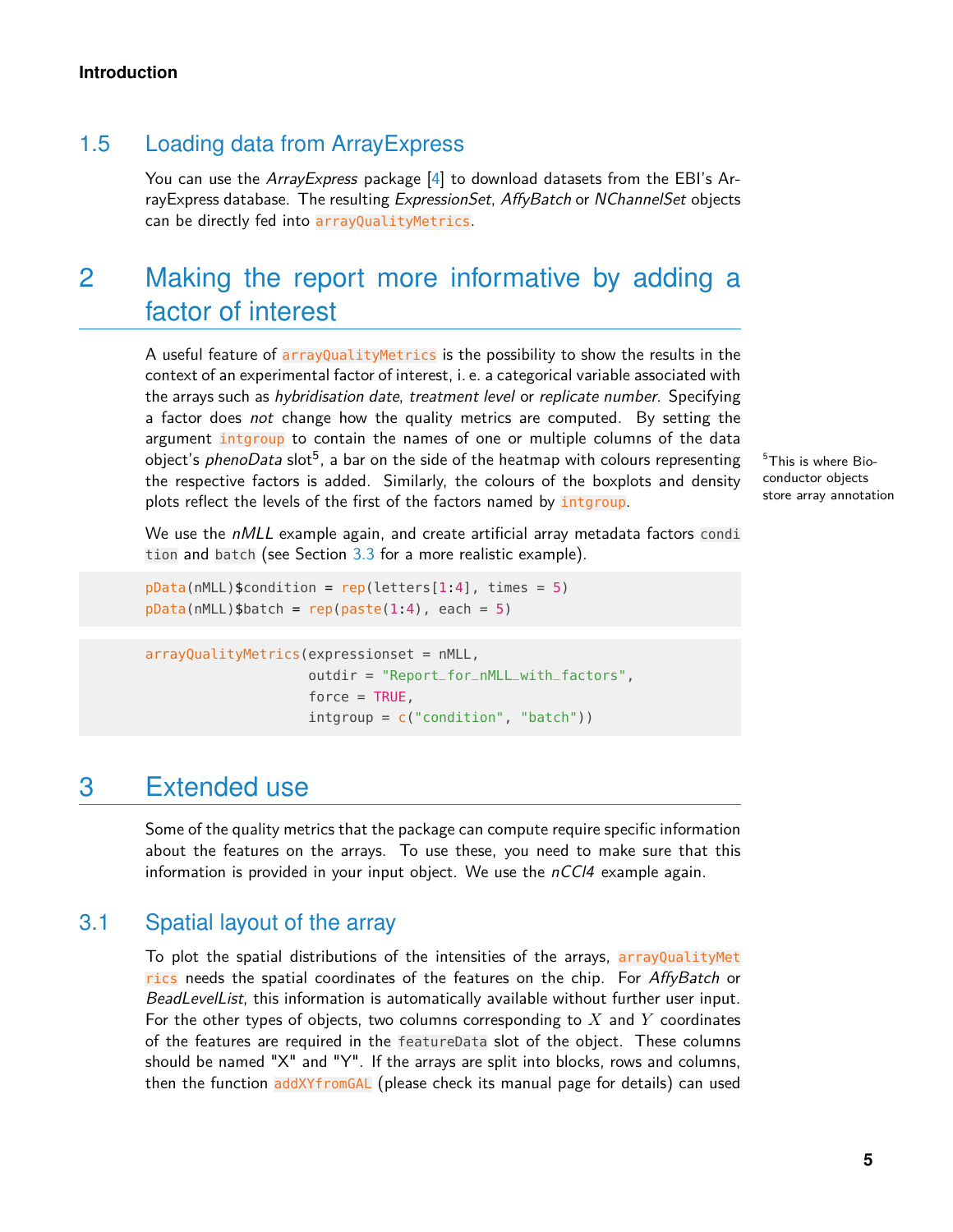to convert the row, column and blocks indices into absolute "X" and "Y" coordinates on the array. In the example of the dataset CCl4, the coordinates of the spots are in the columns named "Row" and "Column" of the featureData (the slot of the object containing the annotation of the probes). We copy this information into columns named "X" and "Y" respectively

```
featureData(nCCl4)$X = featureData(nCCl4)$Row
featureData(nCCl4)$Y = featureData(nCCl4)$Column
```
<span id="page-5-0"></span>The next call to arrayQualityMetrics with this refined version of nCCl4 (see Section [3.3\)](#page-5-1) will now include this information in the report, and the spatial distribution of the intensities will be shown.

## 3.2 Mapping of the reporters

The report can also include an assessment of the effect of the target mapping of the reporters. You can define a *featureData* column named hasTarget that indicates, by logical TRUE, if the reporter matches a known transcript, and by FALSE, if not. In the CCl4 example, many of the reporter names are RefSeq identifiers, while others are not. Thus, we let hasTarget indicate whether the name begins with "NM".

```
featureData(nCCl4)$hasTarget = (regexpr("^NM", featureData(nCCl4)$Name) > 0)
table(featureData(nCCl4)$hasTarget)
##
```
## FALSE TRUE ## 33296 10332

<span id="page-5-1"></span>The next call to arrayQualityMetrics with this refined version of nCCl4 (see Section [3.3\)](#page-5-1) will now include this information in the report, and the spatial distribution of the intensities will be shown.

#### 3.3 RNA quality

The RNA hybridized to the arrays in the CCl4 dataset was intentionally made to good, medium or poor quality, and this is recorded by a so-called RIN value (see CCI4 vignette).

```
pd = pData(CCl4)rownames(pd) = NULLpd
## Cy3 Cy5 RIN.Cy3 RIN.Cy5
## 1 DMSO CCl4 9.0 9.7
## 2 DMSO CCl4 9.0 5.0
## 3 DMSO CCl4 9.0 2.5
## 4 DMSO CCl4 9.0 2.5
```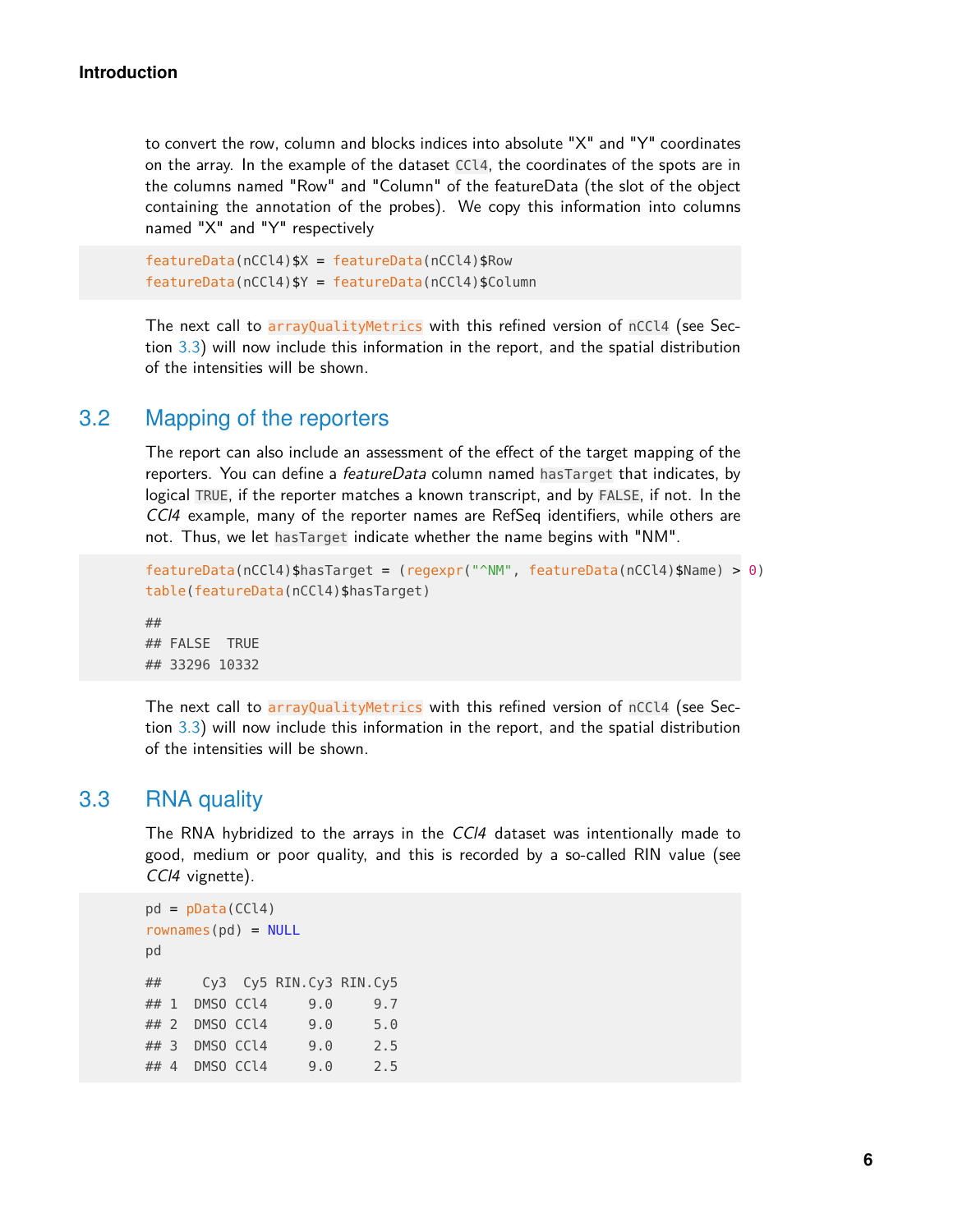| ## 5 |    |                 | CCl4 DMS0 | 9.7 | 9.0 |
|------|----|-----------------|-----------|-----|-----|
| ## 6 |    | CCl4 DMS0       |           | 5.0 | 9.0 |
| ##   | 7  | CCl4 DMSO       |           | 2.5 | 9.0 |
| ##   | 8  | DMSO CCl4       |           | 9.0 | 9.7 |
| ##   | 9  | CCl4 DMSO       |           | 9.7 | 9.0 |
| ##   | 10 | CCl4 DMSO       |           | 5.0 | 9.0 |
| ##   | 11 | CCl4 DMS0       |           | 2.5 | 9.0 |
| ##   |    | 12 DMSO CCl4    |           | 9.0 | 9.7 |
| ##   |    | 13 DMSO CCl4    |           | 9.0 | 5.0 |
|      |    | ## 14 DMSO CCl4 |           | 9.0 | 5.0 |
| ##   | 15 | DMSO CCl4       |           | 9.0 | 2.5 |
| ##   |    | 16 CCl4 DMS0    |           | 9.7 | 9.0 |
| ##   |    | 17 CCl4 DMS0    |           | 5.0 | 9.0 |
|      |    | ## 18 CCl4 DMS0 |           | 2.5 | 9.0 |

The RIN is always 9 for the reference (DMSO), the relevant value is that for the test sample (CCl4).

```
RIN = with(pd, ifelse( Cy3=="CCl4", RIN.Cy3, RIN.Cy5))
fRIN = factor(RIN)
levels(fRIN) = c("poor", "medium", "good")
pData(nCCl4)$"RNA-integrity" = fRIN
```
Now we can use this to set the argument intgroup when calling the function ar rayQualityMetrics.

```
arrayQualityMetrics(expressionset = nCCl4,
                    outdir = "Report_for_nCCl4_with_RIN",
                    force = TRUE,intgroup = "RNA-integrity")
```
Boxplots, PCA plot and heatmap in the report will now indicate the values of the factor RNA-integrity for each array.

## Session Info

- R version 4.2.0 RC (2022-04-21 r82226), x86\_64-pc-linux-gnu
- Locale: LC\_CTYPE=en\_US.UTF-8, LC\_NUMERIC=C, LC\_TIME=en\_GB, LC\_COLLATE=C, LC\_MONETARY=en\_US.UTF-8, LC\_MESSAGES=en\_US.UTF-8, LC\_PAPER=en\_US.UTF-8, LC\_NAME=C, LC\_ADDRESS=C, LC\_TELEPHONE=C, LC\_MEASUREMENT=en\_US.UTF-8, LC\_IDENTIFICATION=C
- Running under: Ubuntu 20.04.4 LTS
- Matrix products: default
- BLAS: /home/biocbuild/bbs-3.16-bioc/R/lib/libRblas.so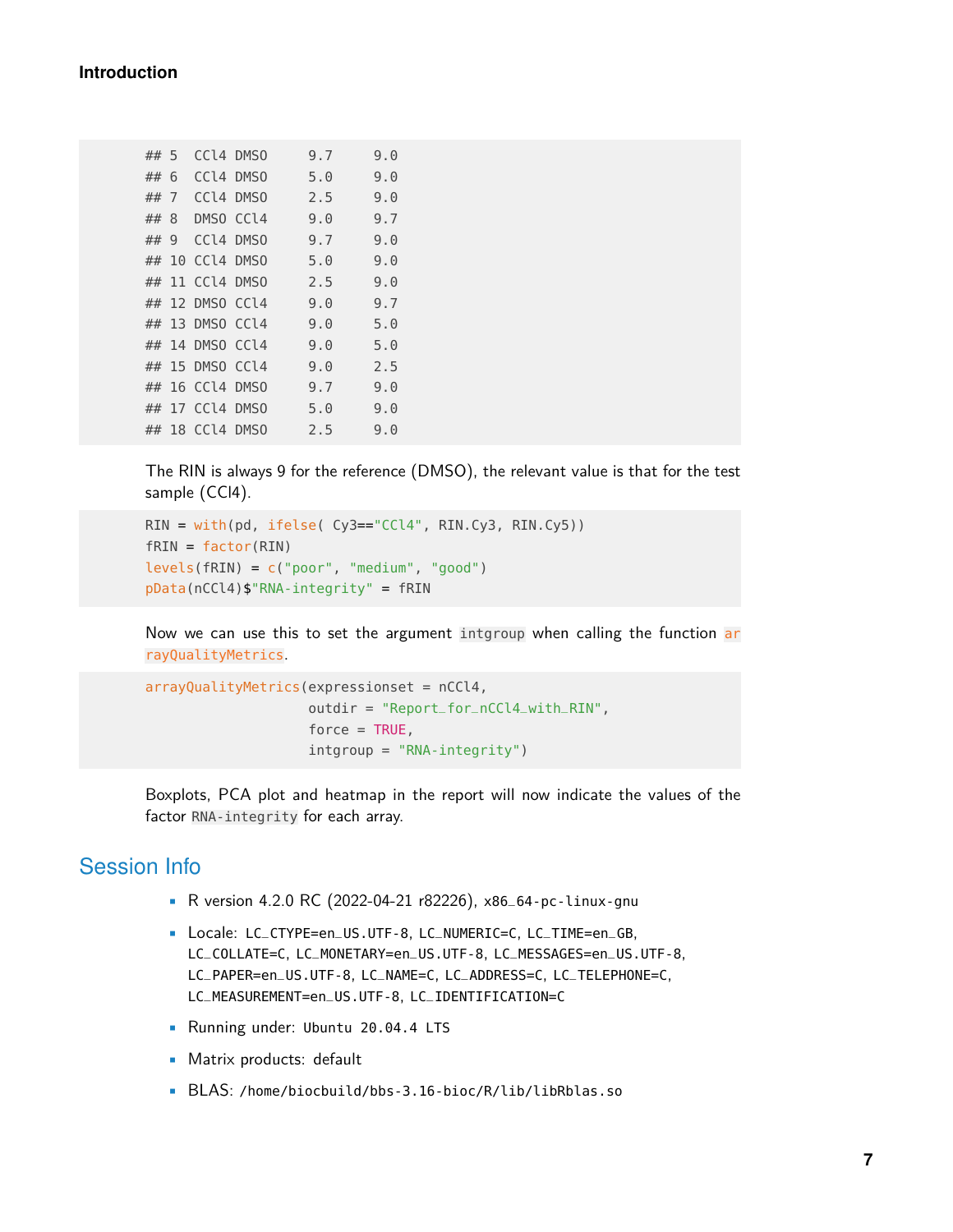- LAPACK: /home/biocbuild/bbs-3.16-bioc/R/lib/libRlapack.so
- Base packages: base, datasets, grDevices, graphics, methods, stats, utils
- Other packages: ALLMLL 1.35.0, Biobase 2.57.0, BiocGenerics 0.43.0, CCl4 1.33.0, affy 1.75.0, arrayQualityMetrics 3.53.0, hgu133acdf 2.18.0, limma 3.53.0, vsn 3.65.0
- Loaded via a namespace (and not attached): AnnotationDbi 1.59.0, BeadDataPackR 1.49.0, BiocManager 1.30.17, BiocStyle 2.25.0, Biostrings 2.65.0, DBI 1.1.2, Formula 1.2-4, GenomeInfoDb 1.33.0, GenomeInfoDbData 1.2.8, GenomicRanges 1.49.0, Hmisc 4.7-0, IRanges 2.31.0, KEGGREST 1.37.0, KernSmooth 2.23-20, Matrix 1.4-1, R6 2.5.1, RColorBrewer 1.1-3, RCurl 1.98-1.6, RSQLite 2.2.12, Rcpp 1.0.8.3, S4Vectors 0.35.0, XML 3.99-0.9, XVector 0.37.0, affyPLM 1.73.0, affyio 1.67.0, annotate 1.75.0, askpass 1.1, assertthat 0.2.1, backports 1.4.1, base64 2.0, base64enc 0.1-3, beadarray 2.47.0, bit 4.0.4, bit64 4.0.5, bitops 1.0-7, blob 1.2.3, cachem 1.0.6, checkmate 2.1.0, cli 3.3.0, cluster 2.1.3, codetools 0.2-18, colorspace 2.0-3, compiler 4.2.0, crayon 1.5.1, data.table 1.14.2, digest 0.6.29, dplyr 1.0.8, ellipsis 0.3.2, evaluate 0.15, fansi 1.0.3, farver 2.1.0, fastmap 1.1.0, foreign 0.8-82, gcrma 2.69.0, genefilter 1.79.0, generics 0.1.2, ggplot2 3.3.5, glue 1.6.2, grid 4.2.0, gridExtra 2.3, gridSVG 1.7-4, gtable 0.3.0, hexbin 1.28.2, highr 0.9, htmlTable 2.4.0, htmltools 0.5.2, htmlwidgets 1.5.4, httr 1.4.2, hwriter 1.3.2.1, illuminaio 0.39.0, jpeg 0.1-9, jsonlite 1.8.0, knitr 1.38, labeling 0.4.2, lattice 0.20-45, latticeExtra 0.6-29, lifecycle 1.0.1, magrittr 2.0.3, memoise 2.0.1, munsell 0.5.0, nnet 7.3-17, openssl 2.0.0, pillar 1.7.0, pkgconfig 2.0.3, plyr 1.8.7, png 0.1-7, preprocessCore 1.59.0, purrr 0.3.4, reshape2 1.4.4, rlang 1.0.2, rmarkdown 2.14, rpart 4.1.16, rstudioapi 0.13, scales 1.2.0, setRNG 2022.4-1, splines 4.2.0, stats4 4.2.0, stringi 1.7.6, stringr 1.4.0, survival 3.3-1, svglite 2.1.0, systemfonts 1.0.4, tibble 3.1.6, tidyselect 1.1.2, tools 4.2.0, utf8 1.2.2, vctrs 0.4.1, xfun 0.30, xtable 1.8-4, yaml 2.3.5, zlibbioc 1.43.0

# **References**

- <span id="page-7-0"></span>[1] Audrey Kauffmann, Robert Gentleman, and Wolfgang Huber. arrayQualityMetrics - a Bioconductor package for quality assessment of microarray data. Bioinformatics, 25:415–416, 2009.
- <span id="page-7-1"></span>[2] Audrey Kauffmann and Wolfgang Huber. Microarray data quality control improves the detection of differentially expressed genes. Genomics, 95:138–142, 2010.
- <span id="page-7-2"></span>[3] Matthew N. McCall, Peter N. Murakami, and Rafael A. Irizarry. Assessing microarray quality. Technical report, Department of Biostatistics, Johns Hopkins Bloomberg School of Public Health, Baltimore, MD, 2010.